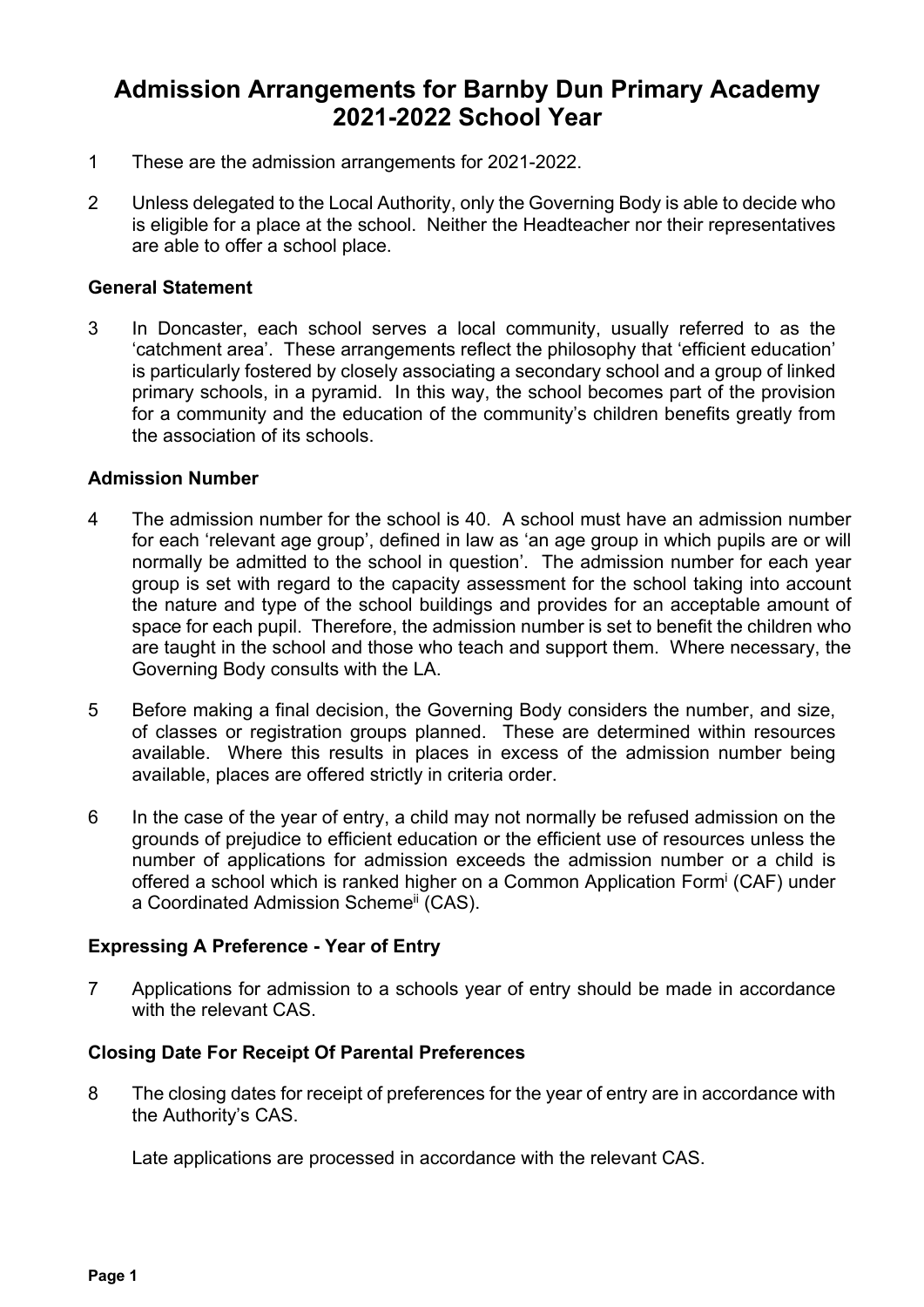# **Eligibility For A Place At A School - Oversubscription Criteria**

9 This section outlines the criteria to be used to decide upon eligibility for a place where the number of preferences exceeds the admission limit.

 Preferences for each school will be sorted in the order of the criterion outlined below. Each of the remaining criterion are applied in order of priority as tie breakers, with criterion d) being the final tie breaker.

# a) **Looked After Children or Previously Looked After Childreniii**

#### b) **Catchment Area**

Children who are ordinarily resident<sup>iv</sup> in the catchment area of the school.

For applications for the year of entry received by the closing date, a catchment area school will be determined in relation to the address at which the pupil is ordinarily resident on that date. Once a waiting list is formed, a child's place on that list will be updated in light of any new address.

#### c) **Siblings**

 Children who are living within the same family unit (e.g. stepchildren) who will be attending the requested school, (excluding nursery), at the point of admission. Where the requested school is an infant or junior school, attendance at a linked infant or junior school will be included.

Where a place is only available for one child from a multiple birth i.e. twins, each child will be offered a place.

#### d) **Proximity**

 Children who live nearest to the requested school measured in a straight line from the centre point of the child's ordinary place of residence  $\dot{v}$ , to the entrance nearest to the reception point of the school.

 If two or more pupils live equidistant from the school, the distance each pupil lives by road from the preferred school will be measured and the place offered to the pupil who lives nearest by this means. In the event of this being equal (e.g. in the case of flats), places will then be decided by Random Allocation*.*

 Measurements will be made using EMS for Windows provided by Capita Education Services and/or ArcView GIS provided by Environmental Systems Research Institute Inc or suitable substitute.

# **The Offer Of A Place At A School**

10 Decisions will be posted to parents in accordance with the Authority's CAS.

#### **Unsuccessful Applications**

11 Any parent whose child is not offered a school place for which they have expressed a preference has the right to an independent appeal.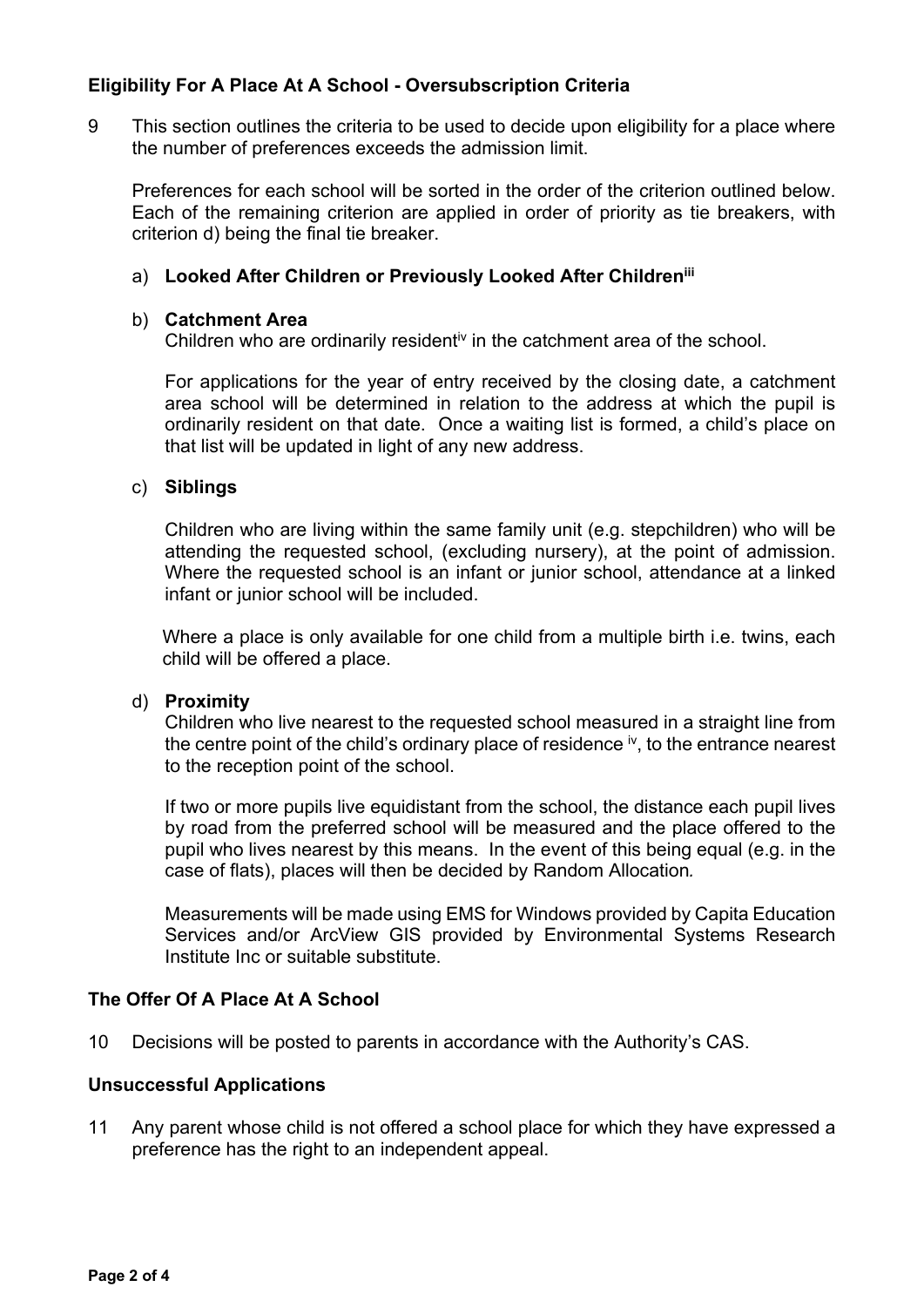# **Waiting Lists**

- 12 Pupils will be added to the waiting list(s) of community schools where they were refused a place and those schools were ranked higher on the CAF than the place offered. Places on the waiting list will be strictly prioritised in criteria order given above and will operate until the end of the autumn term.
- 13 Places will only be allocated from the waiting list when the number of pupils falls below the Admission Limit of the school. Whilst the waiting list is in operation, when a place does become available it will be allocated to the child at the top of the list on the day that written confirmation of the vacancy is received.

# **In Year Transfers**

- 14 Applications for admission outside of the normal admission round (In Year Transfers) are normally considered each school week. They should be made on the official application form.
- 15 Where there are sufficient places an application will normally be agreed unless specific  $circumstances$  apply $v$ .
- 16 Where there are insufficient places for the number of applicants, all applications will be ranked in accordance with the criterion listed above and places awarded accordingly.
- 17 Where a place is not available, the application will normally be refused and the applicant will be offered the right of appeal to an independent appeals panel.
- 18 If a place is agreed, the headteacher will, within two weeks of a place being offered, determine a start date.
- 19 Pupils are normally admitted to a school at the start of the next new term other than with the prior approval of the Headteacher of the school or in circumstances beyond the parent's control, e.g. movement into the Borough.
- 20 Pupils are required to start at the school within two weeks of the start date offered by the headteacher and places cannot be held open beyond this period. Applicants must be in a position to take up a place within this stated period.
- 21 Repeat applications made for entry to the same year group at the same school will not be considered, unless there has been significant and material change to either the families or the schools circumstances, since a previous application, and this is relevant to the application for admission. Where information was known at the time of the original application or appeal, but parents chose not to use it, this will not be considered as additional information or a change in circumstances.
- 22 In accordance with DfE requirements, where a Fair Access Protocol has been adopted by the Council, pupils may be admitted under this protocol outside of the normal admission arrangements noted above.

# **Independent Appeals**

23 If a place is not offered at a preferred school parents have the right of appeal to an Independent Appeal Panel formed in accordance with the legislation. Details of the appeals procedure will be sent to parents with their decision.